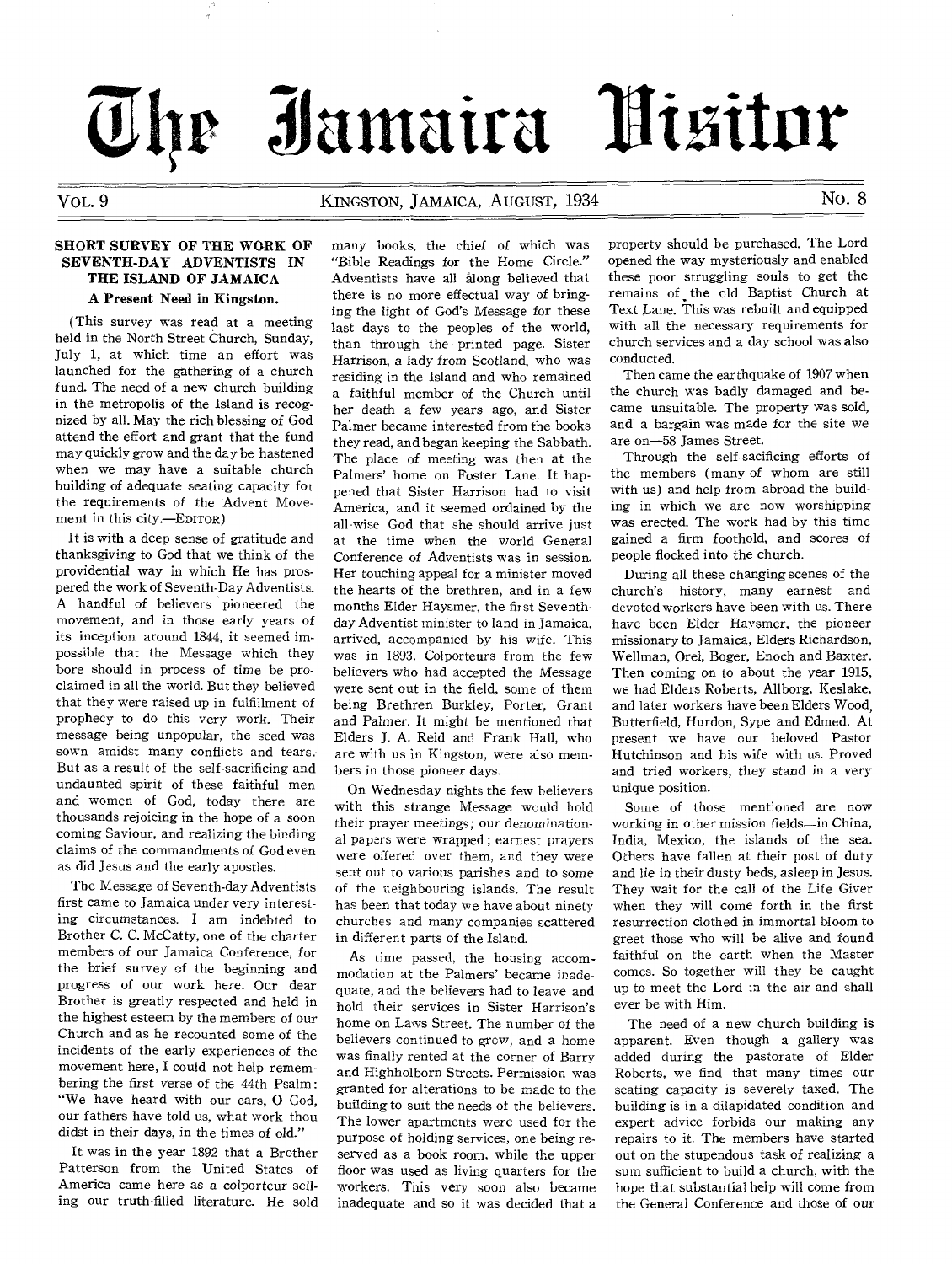friends who would like to see us have a representative church building in the City of Kingston. Tonight we start this fund, and solict the prayers and financial help of all present. And it is our wish that in our present effort, the solemn lesson may come home to our hearts in regard to the importance of making the body temple which has been bought with the precious blood of Jesus, beautiful, entire, and clean, that each one of us may be as a lively stone, most precious, adorning the temple of the living God.

#### R. HARRIOTT Leader of North Street Church, Kingston.

## A VISIT TO SAN SALVADOR

Ever since taking up work in the Antillian Union, now six years ago, it has been the sincere desire of the writer to visit San Salvador the landing place of Columbus in his discovery of the New World. This opportunity, owing to the larger work in our large, extensive island field, has not been possible until just recently. Following the general meeting held at Nassau in early April, the brethren of the Bahamas, and especially those of San Salvador, were very anxious that I should return with them and visit the island and especially at this time to assist in the dedication of a new church at United Estates in the north end of the island. While my time was very limited and it scarcely seemed possible for me to take the time for this rather long and expensive trip, yet the urgency of the brethren coupled with my own great desire to at some time visit this particular island led me to yield to the opportunities and venture the trip, which, owing to irregular and infrequent regular boat service, led to the necessity of chartering a small boat of eight tons, the *Mollies,*  it being a craft of only eight feet in length, so after the close of the general meeting, in company with Elder Sype and the man in charge of the little boat with several of the brethren from Cat Island and San Salvador returning from the general meeting, we left Nassau for the three day trip necessary to make the journey. We stopped at Cat Island on Thursday morning for a meeting with the new church recently organized on that island. It was indeed a happy privilege to visit the new believers in their neat little church so recently erected by their own hands from stone and lime of their own preparation. The story of the beginning of our work on this island is an interesting one which space forbids our relating in this connection.

Continuing our journey over tranquil seas we landed at San Salvador Friday

# 2 THE JAMAICA VISITOR

morning in the quiet waters where Columbus landed and it was not long until we found our way to the little Seventhday Adventist church within almost a stone's throw of the exact spot where the discoverer was supposed to have first set foot. Our membership here is composed of a very earnest, zealous group of believers among whom I should especially mention Brother Paul Ward who has been a faithful and earnest leader of this flock of believers for the past number of years. Meetings were held Friday evening at the beginning of the Sabbath and over the Sabbath four preaching services in all were conducted. On Sunday morning we were taken around to the north end of the island for the purpose of the dedication of the second little Seventh-day Adventist church on this small island of only about twelve miles length. Thus the truth of God has taken firm hold on this landing spot of the new world and though the population is only about one thousand, two Adventist churches stand on the island as memorials to the last message of God for these last days which is to go to every nation, kindred, tongue and people, and where "the isles are to wait for His law." Truly the islands are all waiting for the last message of God throughout our Antillian Union, and wherever the seed of truth is sown it brings forth a bountiful harvest of precious souls who accept of the truth and rejoice in the light of God's truth and message for these last days.

At the dedicatory service of the little church already mentioned, which was conducted Sunday afternoon, there was an unusually large congregation filling the church and yard. Those in attendance listened attentively and it was felt that as a result of the message of the hour in which the speaker endeavoured to outline the reason for the existence of the Seventh-day Adventist church as the church of the message of Revelation 14, that many would be led to accept of the truth and later unite with the church. Pastor Sype expects soon to hold a series of meetings in this new church.

Owing to the urgency of my early return we ventured out to sea after the dedicatory service Sunday evening about sunset, the evening having every appearance of fair weather so the prospects were good for a calm return voyage, even as we had going, but about midnight the heavens gathered blackness, not a star to be seen, and no shore lights to direct our course, left us to be pitched about in the darkness of the night, tossed by the increasing fury of the storm, until about day break, when for a time it seemed very doubtful whether or not our little craft would remain on top or be sub-

merged beneath the waves of the deep. About ten o'clock in the morning, however, the storm abated and soon we were face about, headed towards land which came into sight in the afternoon. Owing to the tempestous sea during the storm it was necessary to turn the little boat to be carried back to deep waters to avert the possibility of being dashed upon the rocks or reefs not too far away at best. Three days later we found ourselves again coming into the placid waters of the Nassau harbour. Quiet waters and land never felt or looked better.

Time and space will not permit telling more of the trip and of the interesting little island of San Salvador. While it was a great privilege for, the writer to have the opportunity of setting foot on this historic spot where Columbus landed, yet the thing of greatest interest was the privilege of meeting brethren and sisters in like precious faith in this little interesting island. God's truth is destined to reach every island and spot of this old world.

A. R. OGDEN

#### NEWS NOTES

Our colporteur, Brother K. E. Destoe, wishes to express publicly his deep appreciation for the interposition of God in preserving the lives of himself and his wife on May 12. It seems that the same truck which killed Brother Blackwood ran over Brother Destoe's legs and knocked down Sister Destoe. Minor injuries were sustained by each, and though taken to the hospital, they were scon out and about their work again.

Brother Francis, leader of the Richmond Park company, reports special appreciation of a visit by Elder Randle. He also reports the increase in the number of their company by one in the person of a baby boy born to Brother and sister Francis on June 16.

Elder Hutchinson reports that on a recent Sabbath about 20 of those who have been attending the Rollington Pen evangelistic meetings came forward during the Sabbath morning service expressing their desire to unite with the baptismal class. Plans are being made for the conducting of a large baptismal service the first Sunday night in August. Some candidates from Rollington Pen and others from North Street are to be baptized at that time.

Pastor A. C. Stockhausen, in writing of the continued interest in the meetings at Fruitful Vale, reports that 33 individuals have recently signed the covenant to keep all of the commandments of God includ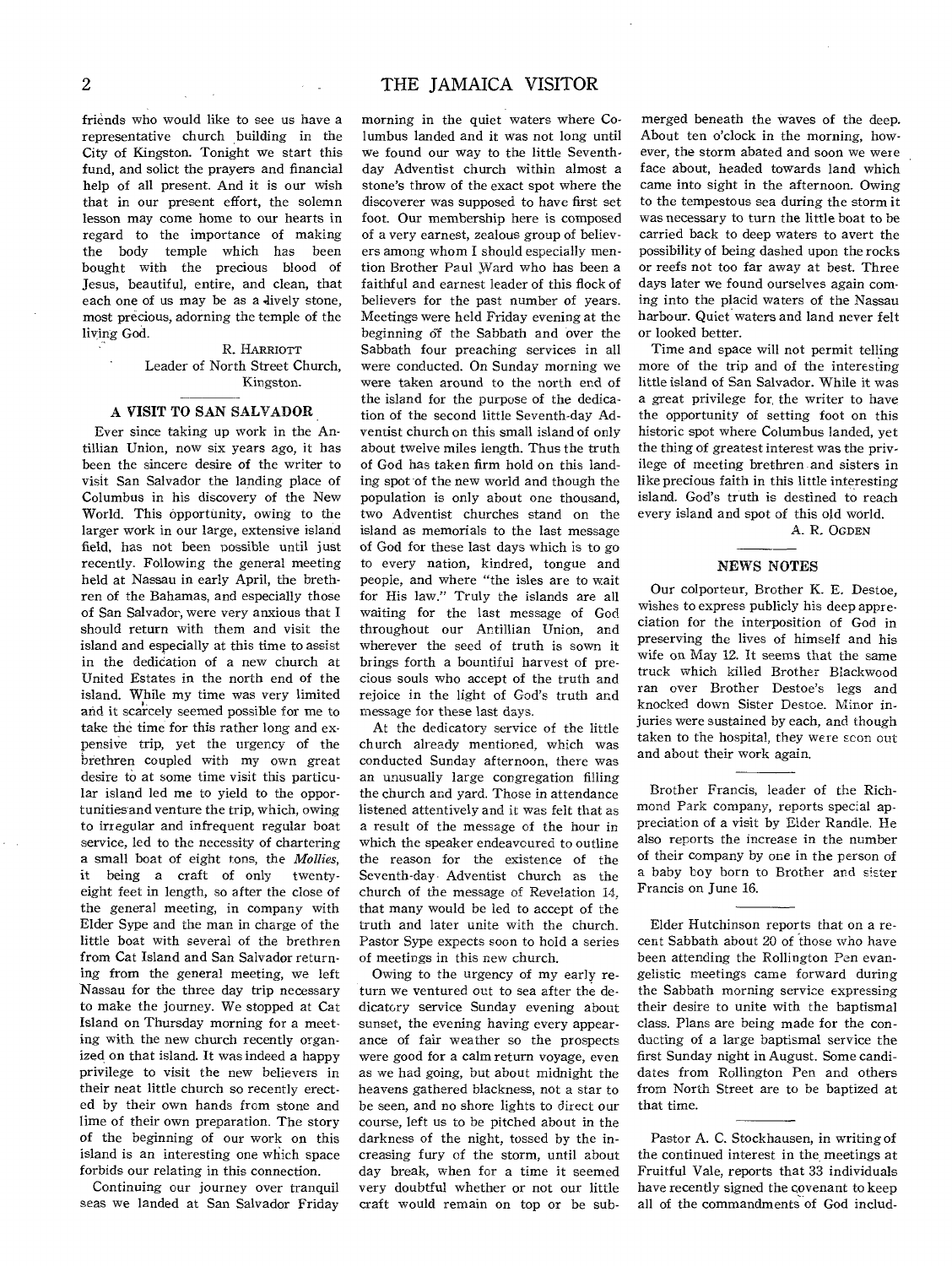ing the Sabbath. Still others are expected to unite with this group later. Let us pray that God may give all of these individuals courage and strength to be true to this covenant with God.

Elder Lawson reports that hundreds were present to witness the baptismal ceremony held at Auchtembeddie on July 1. Eleven candidates joined in this sacred rite. As ample occasion for still further rejoicing, Elder Lawson writes, "As a result of the services held yesterday, ten others took their stand for truth, and I am expecting others." Thus as the members of one baptismal class are united with the church, another group  $\delta f$  individuals re-fill the babtismal class, and thus the work moves on.

We are glad to be able to announce that up to the date of writing (July 10) reports on hand in the office show the baptism of 200 individuals in Jamaica so far during 1934. With large groups in many different parts of the Island now preparing for baptism, the prospects are bright for many more baptisms before the close of this year.

At a recent meeting of the Conference Committee Professor H. D. Isaac, principal of the West Indian Training College, was asked to serve this Conference in the capacity of Educational Superintendent. Though burdened with heavy responsibilities at the College, Professor Isaac has now consented to render such service as is required in this capacity. Reports and correspondence relative to our church school work in this Conference should be addressed to Professor H. D. Isaac.

Since writing the report in the July number of the VISITOR, Mrs. C. E. Andross and the writer have had the privilege of visiting fourteen more of our churches, and according to present schedule hope to have visited twenty-five other churches and companies between the time of this writing and the 1st of August. Most of the churches in this later schedule are in St. Elizabeth, Westmoreland, Hanover and St. James.—C. E. A.

Sandy Bay, a village on the north coast, midway between Montego Bay and Lucea, although not geographically or politically prominent, has nevertheless found a place on the map of our spiritual exploits.

The missionary activities of the Montego Bay Church called for the evangelical help of Pastor Smith the west end superintendent.

As a result of five weeks' intensive effort, fifteen precious souls are rejoicing

in the message of a soon-coming Saviour. These are undergoing further training each Sabbath and Sunday by Brother R. Hutton of the Mount Peace Church. On Sabbath, June 7, there was a Sabbath School attendance of twenty-nine.

We desire to acknowledge our gratitude to God for the continued triumphs of the gospel. G. A. E. SMITH



## INVESTMENT DAY

On July 21, during the time of the midday service, the Mandeville Sabbath School rendered its Investment Program.

It was fittingly introduced by the Superintendent, Mr. Uri Morgan, giving us a short history of the Investment plan. The choir, under the leadership of Professor Isaac, then charmed us with a beautiful anthem entitled, "And the Lord Said 'Let the Earth Bring Forth.'" Recitations and talks on the subject for the day were given by members from every division of the school. The tiny tots deserve special mention for doing their parts so well; these were interspersed with trombone and violin duets entitled "My Task" and "The Holy City" feelingly rendered by Professor Dunn and Mr. Cleve Henriques.

As a special investment for 1934 this school has chosen Professor and Mrs. Dunn's baby. He was weighed in March and amounts ranging from one half-penny to one shilling were pledged for every pound he would gain from that time to the Investment Ingathering Day.

As usual Sister L. Rathbun devoted her prizes gained at the Flower Show which amounted to £2. 5. 0, dividing it with Wigton and Mandeville Sabbath Schools. Several of the students very robly promised to sacrifice a meal or two and hand in the cost. Brother Hamilton spoke of plans that have been made in the boys' dormitory to add their part.

"Bringing in the sheaves" was sung to close a very profitable hour.

It was pleasing to note in the August number of the *Worker* that during the nine years since the Investment plan was introduced \$459,794.15 has been placed in the Lord's treasury from our Sabbath Schools throughout the world.

How glad we should all be that we can have a part in this easy plan for increasing our mission offerings, and thus help to hasten the heralding of this Message to all parts of the earth.

M. R. EDMED

"Put your shoulder to the wheel, not your back to the wall."



# PRAY YE THEREFORE

Fact Number 1. The harvest is great. Fact Number 2. The labourers are few. Conclusion :—Pray ye therefore!

To whom? The Lord of the harvest. For what? That He will send forth labourers.

To where? Into the harvest.

- Where is the harvest? The field is the world.—Including Jamaica!
- Who are these labourers? Whosoever heareth, let him say, "come!"
- Who are to pray for labourers? Pray ye!
- Who are to go? Go ye !—Including Jamaicans.
- Where are we to go? Into all the world.—Including Jamaica.

#### Pray Ye Therefore

Surely the urgency of the work and the scarcity of labourers demand that we send up united petitions to God in harmony with the injunction of Christ—"Pray ye therefore that the Lord of the harvest will send forth labourers into His harvest." We are nearing the time for the actual Harvest Ingathering campaign, and the need of labourers in this work bespeaks the united prayers of all of God's people that labourers may be enlisted in this phase of the harvest. And as we pray that God may send forth labourers in this great work, let us not fail to realize that we are personally among those to whom the Lord has spoken saying, "Go ye." Our Harvest Ingathering campaign this year is set to be conducted during the period from September 1 to October 20. The week immediately preceding this period has been designated by the Inter-American. Division Conference Committee as Harvest Ingathering Consecration Week with a recommendation that it should be observed in all of our churches. Announcement should therefore be made in all of our churches on Sabbath, August 25, appointing the definite times during the week when the churches should meet forseasons of prayer and consecrationprayer for the success of the campaign, and consecration to service in the campaign. It is suggested that appointments be made for at least the Wednesday and Friday nights, August 22 and 24, for these meetings. In addition to private intercessions at home, let each of our church members unite in these seasons for the consecration of their services to God and for the sending up of united petitions to His throne in harmony with His injunction, "Pray ye therefore."

C. E. ANDROSS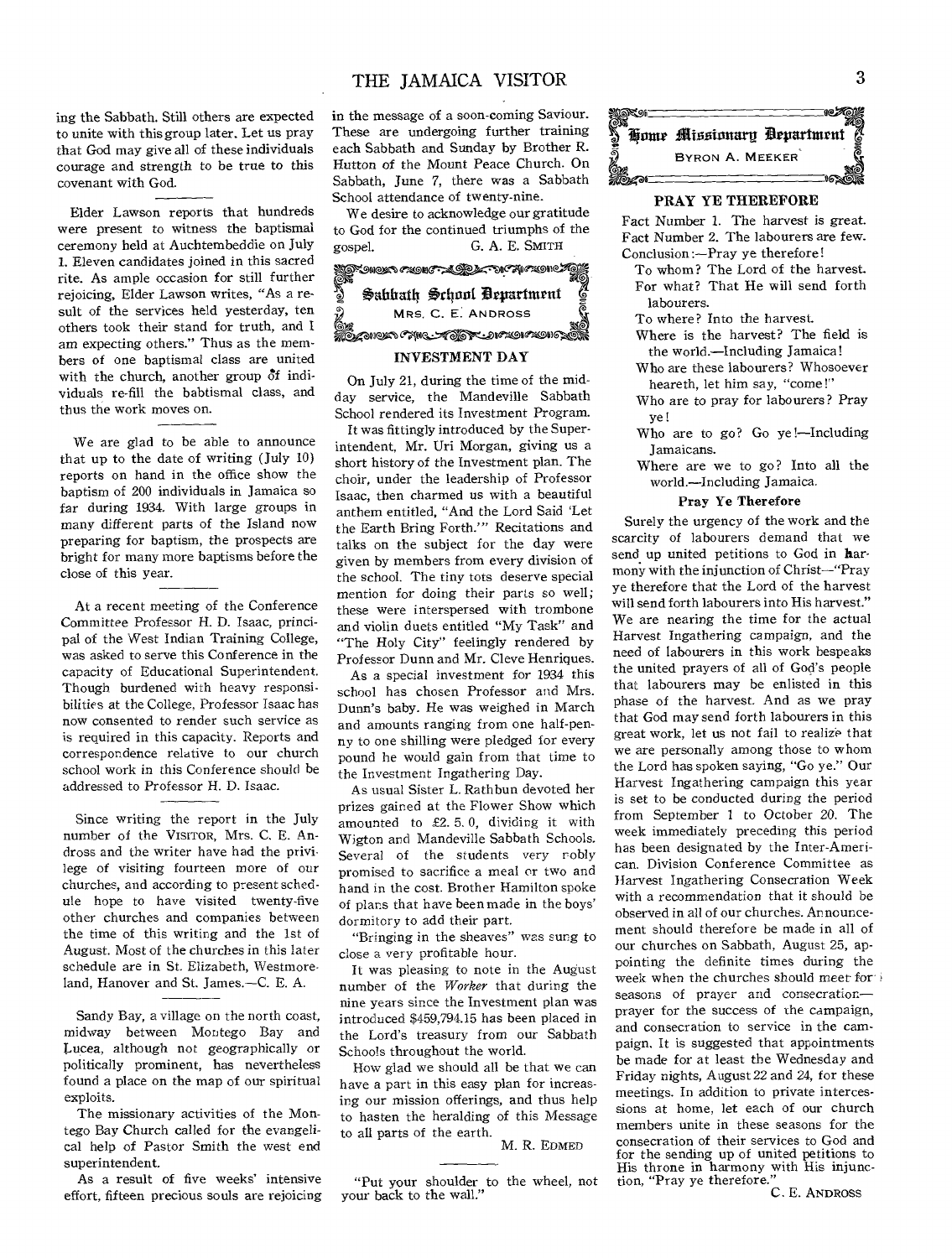Let us fall in line with the following recommendations passed by the Division Conference. In united efforts there is sure success.

## HARVEST INGATHERING CONSE-CRATION WEEK

WHEREAS, the success of the Harvest Ingathering campaign depends on the blessing of God, and on the consecrated service of the workers and church members; therefore,

*We Recommend,* that the Harvest Ingathering Consecration Week be observed in all our churches in the Inter-American Division, immediately preceding the beginning of the campaign; and that, wherever possible, the church members meet together at least two evenings during the week (preferably Wednesday and Friday) to seek God for the preparation necessary to do the work successfully, and to pray for the Spirit of God to impress men of wealth and the public in general to give liberally in response to the Harvest Ingathering appeal.

#### Harvest Ingathering—United Promotion

WHEREAS, the continued reductions in appropriations from the Home Board have seriously jeopardized the established work in our various fields, making it almost impossible to maintain present work unless needed funds are forthcoming, and,

WHEREAS, we believe the spirit of this message demands that we push forward our work in all fields until every kindred, tribe, and people within this territory assigned to us shall hear the warning message; and,

WHEREAS, in many of our fields the spring of the year is the best time to push our evangelistic efforts with all our workers;

*We Recommend,* 1. That we adopt so far as possible one date for the campaign in all our fields, and that the date of the campaign for 1934 be September 1 to October 20.

2. The Division goal is \$26,000 ; the Antilllian Union Goal is \$10,000.

3. That each mission put forth an extraordinary effort to reach its share of the Division goal.

4. That early plans be laid so the campaign can be finished within the campaign period by distributing the work over the entire church membership.

5. That we encourage the churches in the organization of singing bands wherever possible, as has been tried so successfully in many fields.

## BEGGING

"Please do not ask me to go out in the Ingathering work. I do not like it: it

makes me feel like a beggar." Don't permit yourself to feel that way, for the Ingathering is a good, heaven-approved work. It will do your own soul good, and will be a great blessing to the one who gives, and to the people helped in heathen lands.

"You can't make me believe there is anything good in that Ingathering work. I can take a book or something good and offer it for sale, but to step up to a stranger and ask him for money makes me feel like a beggar." If that is the way you ingather, I do not wonder that you feel like a beggar. I, too, would feel just as you do. Your feelings can be changed so that you will feel like an "ambassador for Christ." If you are a true ingatherer, you will have some "good news" bright and clear to give to the people on whom you are calling. The minister studies his subject well before he presents his message to his, say 60 people. He does not feel that he is stealing 60 hours of their life, for he has a message of "good news" that did his own soul good, and it will do them good to see that Ingathering paper and read the wonderful story of the triumphs of the cross in other lands. Read it again and again until it grips your own soul. Be able to tell off hand in your own words what our dear missionaries are doing for poor humanity. Show by the pictures how they help them physically, and in this way through the blessing of God they reach their soul. Put your whole soul into it. Thus you will be one of "God's ambassadors" telling the simple story of what God is doing for poor benighted heathen. If you tell the story with the love of God in your heart you will have success. Don't be like the ten spies who said they felt like "grass-hoppers" before the inhabitants of the land. No, brother, you are not a beggar, but an ambassador for God.

"When God opens the way for the accomplishment of a certain work, and gives assurances of success, the chosen instrumentality must do all in his power to bring about the promised result. In proportion to the enthusiasm and perseverance-with which the work is carried forward, will be the success given. He calls for men of devotion to His work, men of *moral* courage, with *ardent* love for souls, and with a *zeal* that never flags. Such workers will find no task too arduous, no prospect too hopeless: they will labor on, undaunted, until apparent defeat is turned into glorious victory."—P. *and K, p. 263. J.* M. COLE

*Selected from N. P. U. Gleaner.* 

- "Real churches aren't made of men afraid
	- Lest somebody else goes ahead;

When every one works and nobody shirks

You can raise a church from the dead."—The *New Layman.* 

## "WHO WILL GO FOR US?"

God is speaking to every man and woman, every boy and girl in the ranks of His people, saying, "Go work today in my vineyard." "Do not wait until some human examination pronounces you competent to work, but go out into the highways and hedges, and begin to work for God." *Test. Vol. 7, p. 281.* 

The time of the Harvest Ingathering is Sept. 1 to Oct. 20. Get ready for the campaign. Consecrate yourself anew to God, and determine that you will not make excuses. Satan would cheat you out of real joy, and impede the work of God through your neglect. If you are really on God's side in the conflict with the enemy, you will be willing to answer His call to service.

To every church member we would appeal for earnest cooperation. When heaven is so much interested in the salvation of souls surely we should be also. Jesus gave up the glory He had with God the Father to save the lost. Will we not one and all respond and give our best service to spread the tidings of His redeeming love ?

# HARVEST INGATHERING September 1, to October 20, 1934.

H-ave you heard the call to enter the

Harvest Ingathering Campaign? A-I1 are invited to join the noble army.

- R-ally now to the standard of Christ our Captain.
- V-ery soon it will be too late to enlist.
- E-very day you wait tends toward your defeat.

S-ome will make excuses.

T-hose who respond will receive a rich reward.

I-n every community there is work to do. N-eighbors are waiting for you to call on

- G-o and tell them about the progress of our missions.
- A-sk them to donate to our uplift work.
- T-here is great need for more funds.
- H-eathen nations are still in darkness.
- E-verywhere the Truth must be proclaimed.
- R-emember Jesus has promised to go with you.
- I-n His name you will be victorious.
- N-ow is the time to pray and work.
- G-o! and soon you will hear "Come ye Blessed of my Father."

"Write injuries in the dust; kindness in marble."

them.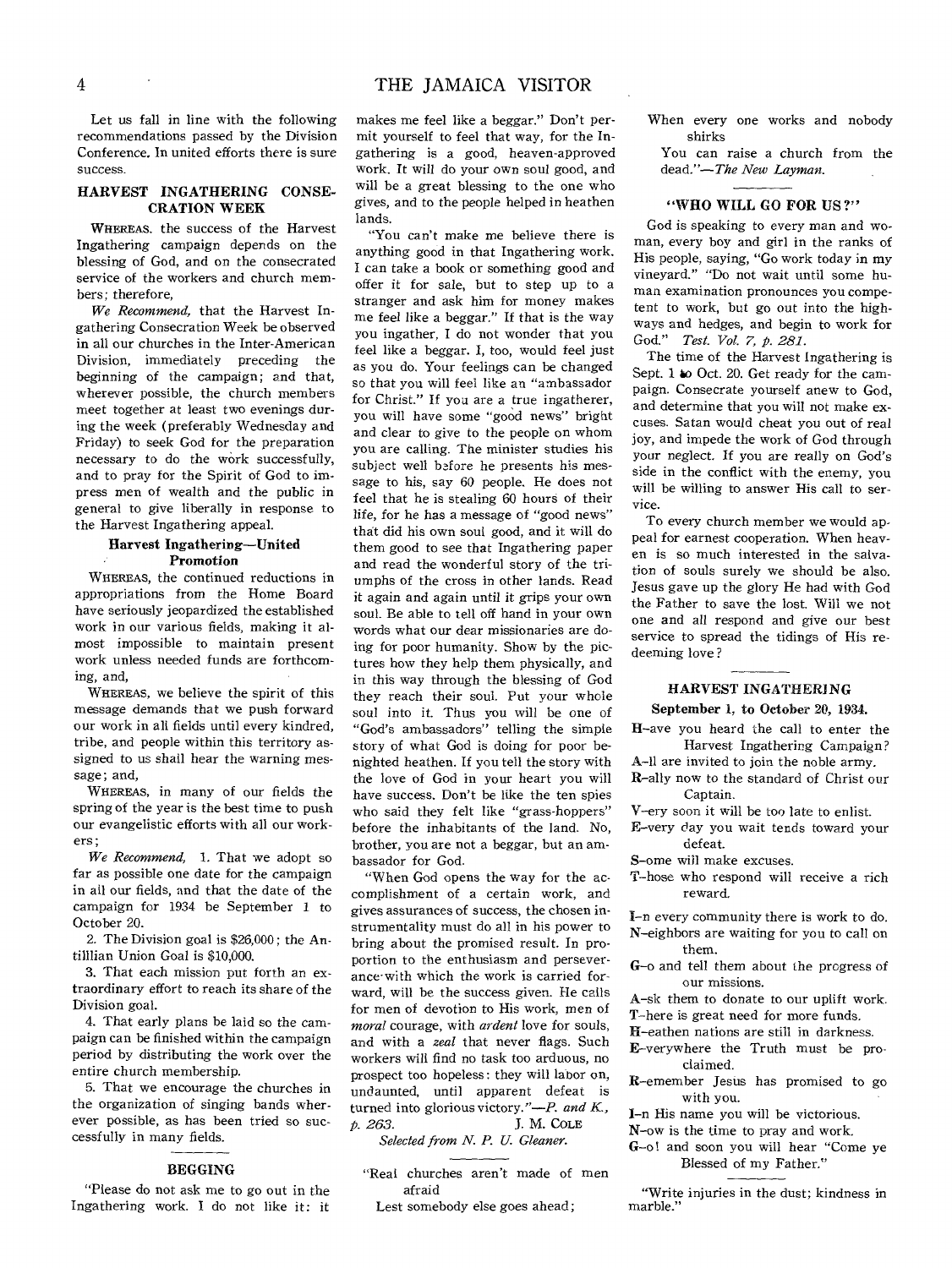#### **POINTERS TO SUCCESS IN THE HARVEST INGATHERING CAMPAIGN**

#### **September 1, to October 20, 1934.**

1. Ask the Lord for a vision that you may see the needs of His cause.

2. Pray that you may be made willing to work in the Lord's vineyard.

3. Study the paper which you are to use so that you can explain some of its contents to the people.

4. Do not be afraid to ask for offerings which correspond with the ability of those you ask to give.

5. Do not ask as a beggar, but as one who gives an opportunity to another to have a part in a great project.

6. Be enthusiastic in your work, and begin on time.

6. Meet the people with a pleasant smile.

8. Talk kindly and never abuse any one.

9. Do not argue with those who differ with you.

10. If you receive an offering be sure and thank the donor.

11. Use every God-given talent to His glory, and leave the results with Him.

# **HOW TO ORGANIZE THE CHURCH FOR HARVEST INGATHERING**

# **September 1, to October 20,** 1934.

1. Church Officers meet to pray and plan for this special campaign early.

2. Divide the church membership into bands. Be sure every one has been assigned to a band.

A.,:fIave an active leader in charge of each band.

4. Assign territory to each band.

5. Explain the Harvest Ingathering plan to the whole membership.

6. Band leaders meet with their band before and during the campaign so that a proper co-operation may be given.

7. Follow the two by two method in work especially with the timid and inexperien ced.

8. All band leaders should keep in touch with the missionary leader who is to encourage a thorough, work in all the territories.

9. Set a goal to be raised by the church averaging not less than 7/6 per member.

10. Individuals should also set their goal, some for much more than the average of 7/6.

11. The goal device should be used. It may be a great source of inspiration to the whole church if it is kept up-to-date during the campaign. The logical person to take charge of the device is the missionary secretary. The M. V. secretary of course will record the progress of the M. Vs.

**12. The** goal above all other goals is the salvation of souls, so encourage each one to win at least one soul.

### **HOW TO MEET THE PEOPLE IN THE HARVEST INGATHERING**

The following is given as a sample conversation and only suggests briefly one way of introducing your work.

Good morning Mr.— (Here you may add a few words of introduction, such as, "I am glad to find you at home. We have had pleasant weather the past week etc." Be governed by conditions as to what you say.) We are calling this morning in the interests of missions. It is wonderful to know that the gospel is being taken to all the world by those who are willing to respond to God's call. Here is the annual report of our great missionary activities. Sometimes the question is asked: "Does it pay to carry on such work?" This paper gives us many stories of the power of the gospel to transform lives. (Call attention to some special story or more.) Where darkness and sorrow reigned now the light of heaven is shining. Yes, Mr. —it does pay to carry out Christ's great commission. "Go ye into all the world and preach the gospel to every creature." We are glad that God's love is extended to all, and that this work is being done.

Of course only a few can go to the darkened places of earth as missionaries. While they give their lives in service, we can do something too to assist in the Lord's work. We can pray for more laborers to be sent out into the vineyard and we can give of our means to support the work.

Now this morning I am asking you to respond to this opportunity and give an offering which will express your deep interest in the cause for which others are giving their lives—Thank you.

## **CHURCH** ACCOUNTS WITH BOOK & BIBLE HOUSE

Again we wish to call the attention of churches owing accounts to the Book and Bible House to the importance of taking definite steps towards clearing up these amounts owing. While the amounts are small in most cases, there are some of the churches that owe as much as several pounds, and in all, this amounts to a large sum, and so the Book and Bible House is short of funds which should be on hand for the conducting of the work. Six churches paid amounts toward their accounts during the month of June. They are as follows: Axe and Adze, Little London, Seaford Town, Mt. Carey, Mandeville, Newell.

Churches whose accounts are fully paid up are being listed below. Is your church

in this list? Bellas Gate, Bonny Gate, Broadgate, Cave, Cooper's Hill, Mt. Peace, Dias, Say-la-mar, Grove Town, Jointwood, Kingston, Kencot, Moore Park, Morant Bay, Croft's Hill, Dalvey, Dallas Castle, Southfield, Hart Hill, Spring Garden, Springfield, Watermount, White Hill, Cornwall Mountain, Newport, Rollington Pen, St. Ann's Bay, Spanish Town.

## **FAMILY BIBLE TEACHER SPECIAL**

As a special offer, *Family Bible Teacher*  tracts have been- reduced from 9d to 3d per set! There are 26 tracts in the set arranged in the proper order and covering the main points of the Message. Nothing better could be used for systematic tract distribution. We have the following note from Pastor Fletcher under date of July 9:

"You will be pleased to know that in one church I placed 50 sets of the *Family Bible Teacher* (cash). I took 100 sets and among three churches sold 90 sets. I hope to have about 400 sets at least in my churches. I intend them to represent that many persons giving Bible readings."

At the time of writing, (July 12) we have just received a telegram from Elder Fletcher reading, "Send two hundred sets *Bible Teacher* Annotto Bay today. train."

We trust the members of the other Districts will avail themselves of this special offer of 1,000 sets at 3d, up to the 30th of September. Amount for postage. should be included with your orders.

JAMAICA BOOK & BIBLE HOUSE.

## **REPORT OF TITHE AND OFFERINGS For Month of June, 1934.**

| Churches and<br>Companies | Tiche                       | S. School Offerings<br>Offerings to Miss.        |  |  |  |  |  |
|---------------------------|-----------------------------|--------------------------------------------------|--|--|--|--|--|
| Amity                     | 0<br>0<br>$\Omega$          | $\Omega$<br>0<br>0<br>0<br>0<br>$\theta$         |  |  |  |  |  |
| †Auchtembeddie            | 2 15 10                     | 1<br>0<br>1<br>34<br>0<br>7                      |  |  |  |  |  |
| Axe & Adze                | 1 14<br>81                  | 0 14<br>42                                       |  |  |  |  |  |
| Ballimonay                | 5<br>0<br>0 <sup>1</sup>    | 8<br>$2\frac{1}{2}$<br>0                         |  |  |  |  |  |
| †Bamboo                   | 9<br>0<br>4 <sub>2</sub>    | 1 10}<br>1                                       |  |  |  |  |  |
| Beverley                  | 1<br>3<br>32                | 015<br>6                                         |  |  |  |  |  |
| Bird's Hill               | 211<br>8}                   | $\overline{5}$<br>7<br>1                         |  |  |  |  |  |
| Bryant Hill               | 219<br>$2\frac{1}{2}$       | 0<br>74<br>1<br>0371                             |  |  |  |  |  |
| <b>Blue Hole</b>          | 0<br>8<br>7ķ                | 4 10}<br>0                                       |  |  |  |  |  |
| †Beeston Spring           | 0<br>9<br>$\theta$          | 5<br>0.<br>6                                     |  |  |  |  |  |
| <b>Bellas Gate</b>        | 0<br>14<br>7                | 5<br>71<br>0                                     |  |  |  |  |  |
| Bagbie                    | 3<br>1<br>6                 | 0 17<br>$2\frac{1}{4}$<br>71<br>0<br>0           |  |  |  |  |  |
| Brittonville              | Ŧ<br>2<br>21                | 014<br>71<br>0<br>0<br>1                         |  |  |  |  |  |
| Bonny Gate                | 0 18<br>8                   | 1 11<br>1                                        |  |  |  |  |  |
| Broadgate                 | 2<br>4<br>$1\frac{1}{2}$    | 81<br>6.<br>ı                                    |  |  |  |  |  |
| †Blackwoods               |                             | 7<br>010                                         |  |  |  |  |  |
| Clermont                  | 6 18<br>5                   | 9 <sub>1</sub><br>3<br>6                         |  |  |  |  |  |
| *Carron Hall              | 3 18<br>61                  | 3}<br>1<br>-6                                    |  |  |  |  |  |
| Campbell's Castle         | $611\frac{1}{2}$<br>0       | $\overline{c}$<br>0 <sub>7</sub><br>0<br>0<br>12 |  |  |  |  |  |
| Cornwall Barracks         | 0.3 <sub>2</sub><br>1       | 3<br>0<br>5                                      |  |  |  |  |  |
| Contented Hall            | 95 <sub>2</sub><br>$\bf{0}$ | 010<br>4                                         |  |  |  |  |  |
| Coleyville                | $\mathbf{1}$<br>7<br>84     | 2 11<br>52                                       |  |  |  |  |  |
| Cumberland                |                             |                                                  |  |  |  |  |  |
| Cooper's Hill             | 014<br>$2\frac{3}{4}$       | 0 17 -<br>21                                     |  |  |  |  |  |
| <b>†Comfort Valley</b>    | 06<br>0                     | 010<br>$2\pm$                                    |  |  |  |  |  |
| Cornwall Mt.              | 013<br>0                    | 0 10<br>0                                        |  |  |  |  |  |
| Coker<br>Cross            | 7<br>1}<br>0                | 0 18 11                                          |  |  |  |  |  |
|                           |                             |                                                  |  |  |  |  |  |